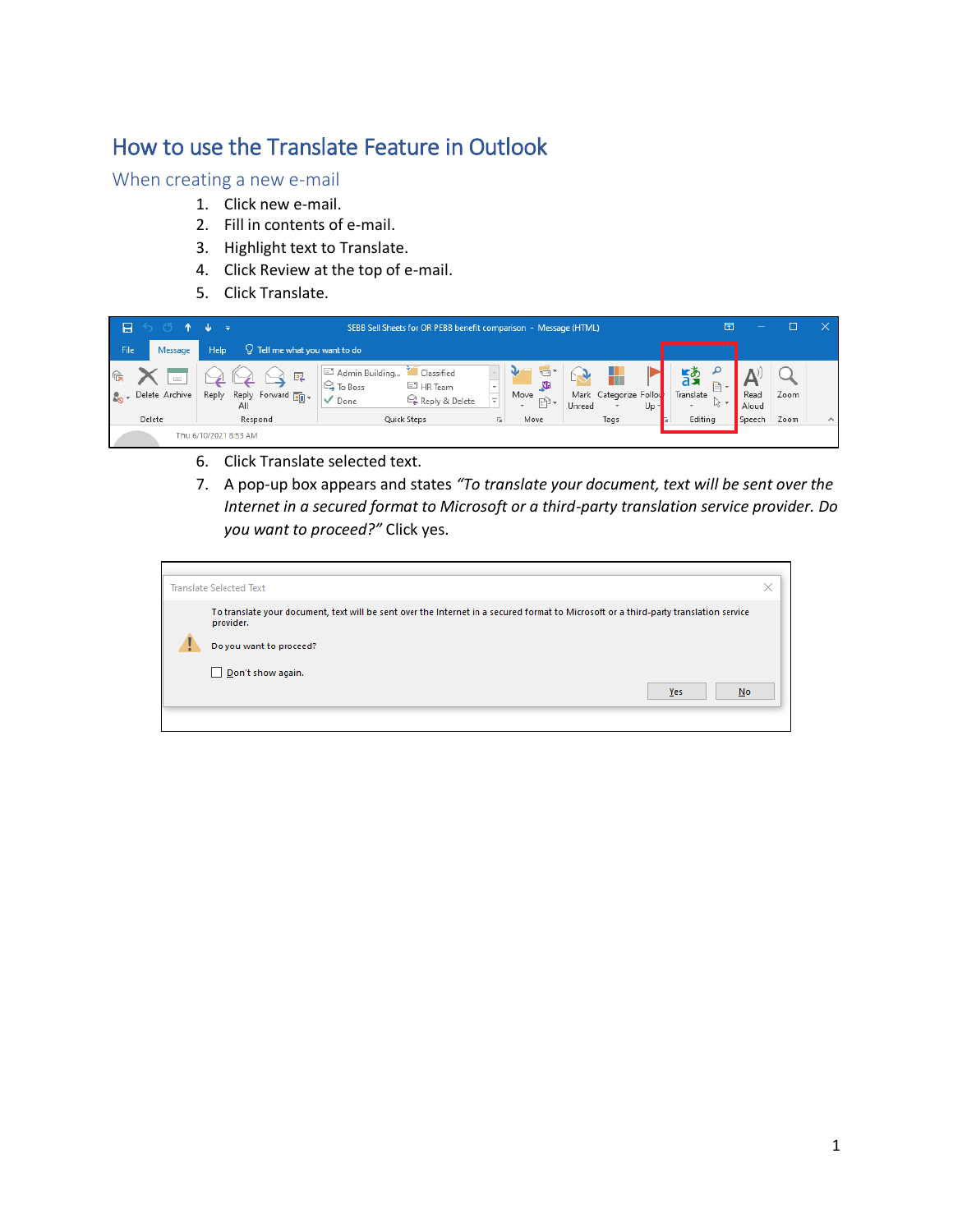8. A Research dialogue box will appear on the right of your screen. It will have a box that says "*Search for".* Your highlighted text will appear here. Beneath that is a box that says *"Translation".* In the "*From*" box you will select the language you are using. In the "*To*" box you will select the language you want to translate to.

|                                                                            | Research                                                | $\times$      |  |  |  |  |
|----------------------------------------------------------------------------|---------------------------------------------------------|---------------|--|--|--|--|
| Search for:                                                                |                                                         |               |  |  |  |  |
|                                                                            | How to translate Outlook                                | $\rightarrow$ |  |  |  |  |
|                                                                            | Translation                                             |               |  |  |  |  |
| $\leftarrow$ Back<br>$\sim$<br>→<br>$\sim$<br>$\blacktriangle$ Translation |                                                         |               |  |  |  |  |
|                                                                            |                                                         |               |  |  |  |  |
| <b>English (United States)</b>                                             |                                                         |               |  |  |  |  |
| Tο                                                                         |                                                         |               |  |  |  |  |
| French (France)                                                            |                                                         |               |  |  |  |  |
| Translate the whole<br>document.                                           |                                                         |               |  |  |  |  |
|                                                                            |                                                         |               |  |  |  |  |
|                                                                            | <b>Translation options</b>                              |               |  |  |  |  |
| ▲ Microsoft® Translator                                                    |                                                         |               |  |  |  |  |
|                                                                            | Comment traduire<br>Outlook                             |               |  |  |  |  |
|                                                                            | Insert                                                  |               |  |  |  |  |
|                                                                            | http://www.projectr<br>https://www.projectri            | Translator    |  |  |  |  |
|                                                                            | Get more languages<br>Microsoft <sup>®</sup> Translator |               |  |  |  |  |

- 9. Below Translation is the Microsoft Translator. Click the word "*Insert*". The newly translated text will go into your e-mail over the text you previously highlighted.
- 10. If you want to copy your text rather than insert, hit the drop-down arrow next to the word insert and select copy.

## When receiving an e-mail that you need to translate

- 1. Double-click the received e-mail so that it pops-up on your screen.
- 2. Click on the tab labeled Message at the top of the e-mail.
- 3. Click Translate.
- 4. Click Translate Item. A dialogue box appears where you can choose your language to *Translate from and Translate to.* Select your language and click OK.
- 5. A pop-up box appears and states *"To translate your document, text will be sent over the Internet in a secured format to Microsoft or a third-party translation service provider. Do you want to proceed?"* Click yes.
- 6. Below Translation is the Microsoft Translator. Click the word "*Insert*". The newly translated text will go into your e-mail over the text you previously highlighted.
- 7. If you want to copy your text rather than insert, hit the drop-down arrow next to the word insert and select copy.

## How to set-up Mini Translator

1. Depending on your starting screen, go to the Message tab or the Review tab and select Translate.